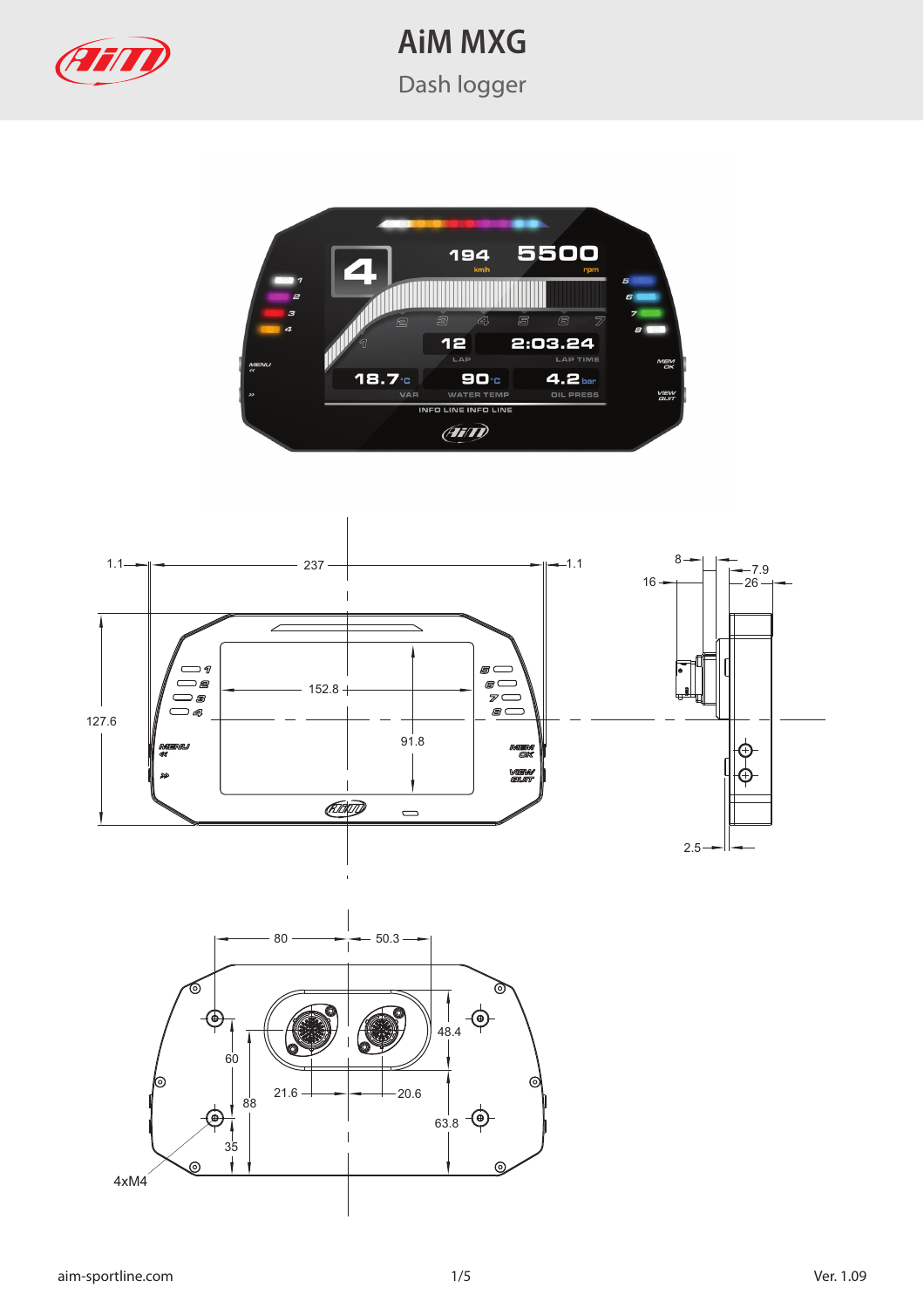

### **Technical specifications**

| <b>Display</b>              | 7" TFT                                                                                 |  |
|-----------------------------|----------------------------------------------------------------------------------------|--|
| <b>Resolution</b>           | 800x480 pixels                                                                         |  |
| <b>Contrast</b>             | 1000:1                                                                                 |  |
| <b>Brightness</b>           | 700cd/m2 - 1,100 Lumen                                                                 |  |
| <b>Ambient light sensor</b> | Yes                                                                                    |  |
| <b>Alarm LEDs</b>           | 8 configurable RGB LEDs                                                                |  |
| <b>Shift Lights</b>         | 10 configurable RGB LEDs                                                               |  |
| <b>CAN</b> connections      | 3                                                                                      |  |
| <b>ECU</b> connection       | CAN, RS232 or K-Line to 1,000+ industry leading ECUs                                   |  |
| <b>External modules</b>     | GPS Module, Channel Expansion, Thermocouple Expansion, Lambda Controller, SmartyCam HD |  |
| <b>Analog inputs</b>        | 8 fully configurable, max 1,000 Hz each                                                |  |
| <b>Digital inputs</b>       | 4 Speed inputs, lap signal, coil RPM input                                             |  |
| <b>Digital outputs</b>      | 2 (1 Amp max each)                                                                     |  |
| <b>Second CAN</b>           | Yes                                                                                    |  |
| <b>WiFi connection</b>      | Yes                                                                                    |  |
| Inertial platform           | Internal 3 axis ±5G accelerometer + 3 axis gyro                                        |  |
| <b>Internal memory</b>      | 4 GB                                                                                   |  |
| <b>Body</b>                 | Anodized Aluminum                                                                      |  |
| <b>Pushbuttons</b>          | Metallic                                                                               |  |
| <b>Connectors</b>           | 2 Motorsport connectors                                                                |  |
| <b>Dimensions</b>           | 237x127.6x26 mm                                                                        |  |
| Weight                      | 950 g                                                                                  |  |
| <b>Power consumption</b>    | 400 mA                                                                                 |  |
| Waterproof                  | <b>IP65</b>                                                                            |  |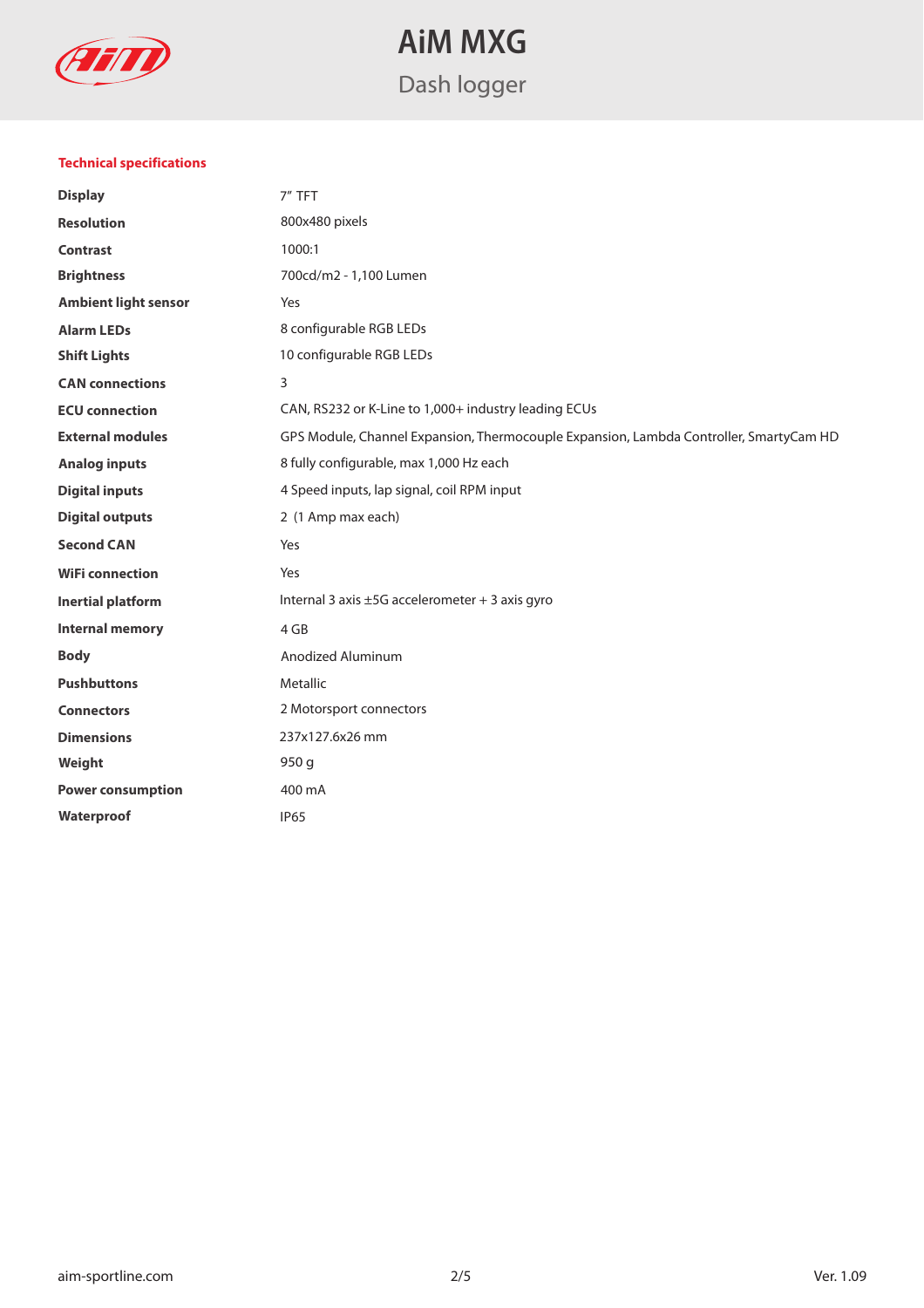

### **In the box**

MXG, GPS Module with cable, USB cable, 37 pins standard harness, Race Studio 3 software

### **Part numbers**

| X19MXGGPS130 | $MXG + GPS$ Module with 1.30 m cable length |
|--------------|---------------------------------------------|
| X19MXGGPS400 | $MXG + GPS$ Module with 4.00 m cable length |

#### **Spare parts**

| V02573010   | 37 pins standard harness            |
|-------------|-------------------------------------|
| X40GPS5B130 | GPS Module with 1.30 m cable length |
| X40GPS5B400 | GPS Module with 4.00 m cable length |
| V02573030   | USB adapter                         |
| X90TMPC002  | USB cable                           |

#### **Optionals**

| V02573020        | 22 pins harness                      |
|------------------|--------------------------------------|
| V02573080        | 22 pins harness with 1 thermocouple  |
| V02573160        | 22 pins harness with 2 thermocouples |
| V02573040        | 37 pins harness with 1 thermocouple  |
| V02573050        | 37 pins harness with 2 thermocouples |
| 5CN822F00        | 22 pin female Deutsch connector      |
| <b>5CN837F00</b> | 37 pin female Deutsch connector      |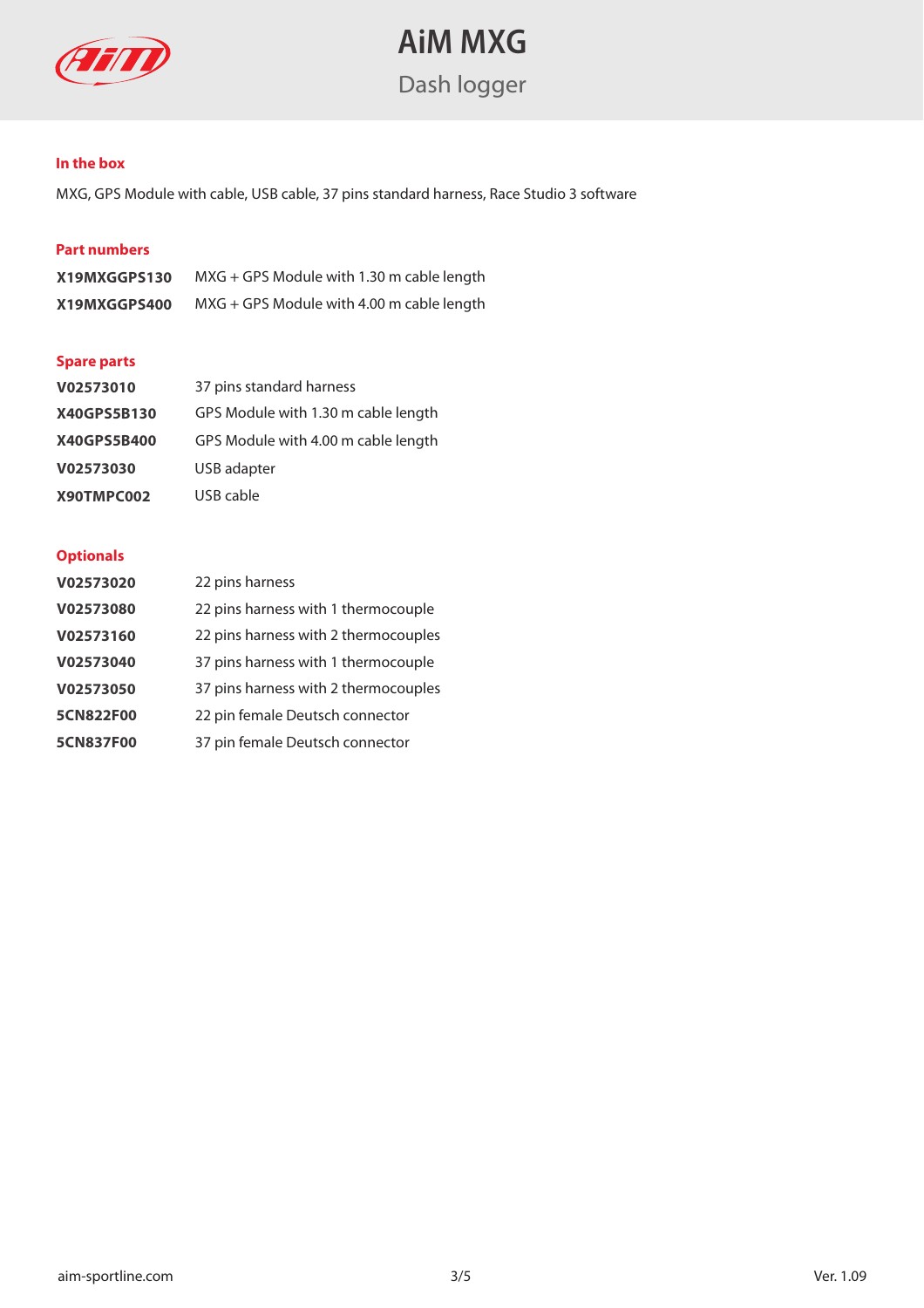

# **AiM MXG**

Dash logger



| 37 pins Deutsch<br>connector pin | <b>Pin function</b> | 22 pins Deutsch<br>connector pin | <b>Pin function</b> |
|----------------------------------|---------------------|----------------------------------|---------------------|
|                                  |                     | 1                                | Analog Input        |
| $\mathbf{1}$                     | 9-15V Power input   | $\overline{2}$                   | Analog GND          |
| $\overline{2}$                   | <b>Battery GND</b>  | 3                                | +Vbattery           |
| 3                                | CAN+ Exp            | 4                                | +Vreference         |
| $\overline{4}$                   | <b>GND</b>          | 5                                | Analog Input        |
| 5                                | +Vbattery CAN       | 6                                | Analog Input        |
| 6                                | CAN-Exp             | $\overline{7}$                   | Analog GND          |
| $\overline{7}$                   | +Vbext              | 8                                | +Vbattery           |
| 8                                | CAN1+ ECU           | 9                                | +Vreference         |
| 9                                | CAN1-ECU            | 10                               | Analog Input        |
| 10                               | <b>GND</b>          | 11                               | Speed 2             |
| 11                               | <b>K-Line ECU</b>   | 12                               | <b>GND</b>          |
| 12                               | USB <sub>D+</sub>   | 13                               | +Vbattery           |
| 13                               | USB <sub>D</sub> -  | 14                               | Speed <sub>3</sub>  |
| 14                               | <b>GND</b>          | 15                               | Speed4              |
| 15                               | <b>RPM</b>          | 16                               | <b>GND</b>          |
| 16                               | <b>GND</b>          | 17                               | CAN2+ ECU           |
| 17                               | +Vbattery           | 18                               | CAN2- ECU           |
| 18                               | Optical Lap         | 19                               | Digital output      |
| 19                               | Speed               | 20                               | Digital output:     |
| 20                               | <b>GND</b>          | 21                               | <b>RS232TX</b>      |
| 21                               | +Vbattery           | 22                               | RS232RX             |
| 22                               | Analog Input 1      |                                  |                     |
| 23                               | Analog GND          |                                  |                     |
| 24                               | +Vbatterv           |                                  |                     |
| 25                               | +Vreference         |                                  |                     |
| 26                               | Analog Input 2      |                                  |                     |
| 27                               | Analog GND          |                                  |                     |
| 28                               | +Vbattery           |                                  |                     |
| 29                               | +Vreference         |                                  |                     |
| 30                               | Analog Input 3      |                                  |                     |
| 31                               | Analog GND          |                                  |                     |
| 32                               | +Vbattery           |                                  |                     |
| 33                               | +Vreference         |                                  |                     |
| 34                               | Analog Input 4      |                                  |                     |
| 35                               | Analog GND          |                                  |                     |
| 36                               | +Vbatterv           |                                  |                     |
| 37                               | +Vreference         |                                  |                     |

| 22 pins Deutsch<br>connector pin | <b>Pin function</b> |
|----------------------------------|---------------------|
| 1                                | Analog Input 5      |
| 2                                | Analog GND          |
| 3                                | +Vbattery           |
| $\overline{4}$                   | +Vreference         |
| 5                                | Analog Input 6      |
| 6                                | Analog Input 7      |
| 7                                | Analog GND          |
| 8                                | +Vbattery           |
| 9                                | +Vreference         |
| 10                               | Analog Input 8      |
| 11                               | Speed 2             |
| 12                               | <b>GND</b>          |
| 13                               | +Vbattery           |
| 14                               | Speed <sub>3</sub>  |
| 15                               | Speed4              |
| 16                               | GND                 |
| 17                               | CAN2+ ECU           |
| 18                               | CAN2-ECU            |
| 19                               | Digital output 1    |
| 20                               | Digital output 2    |
| 21                               | <b>RS232TX</b>      |
| 22                               | <b>RS232RX</b>      |